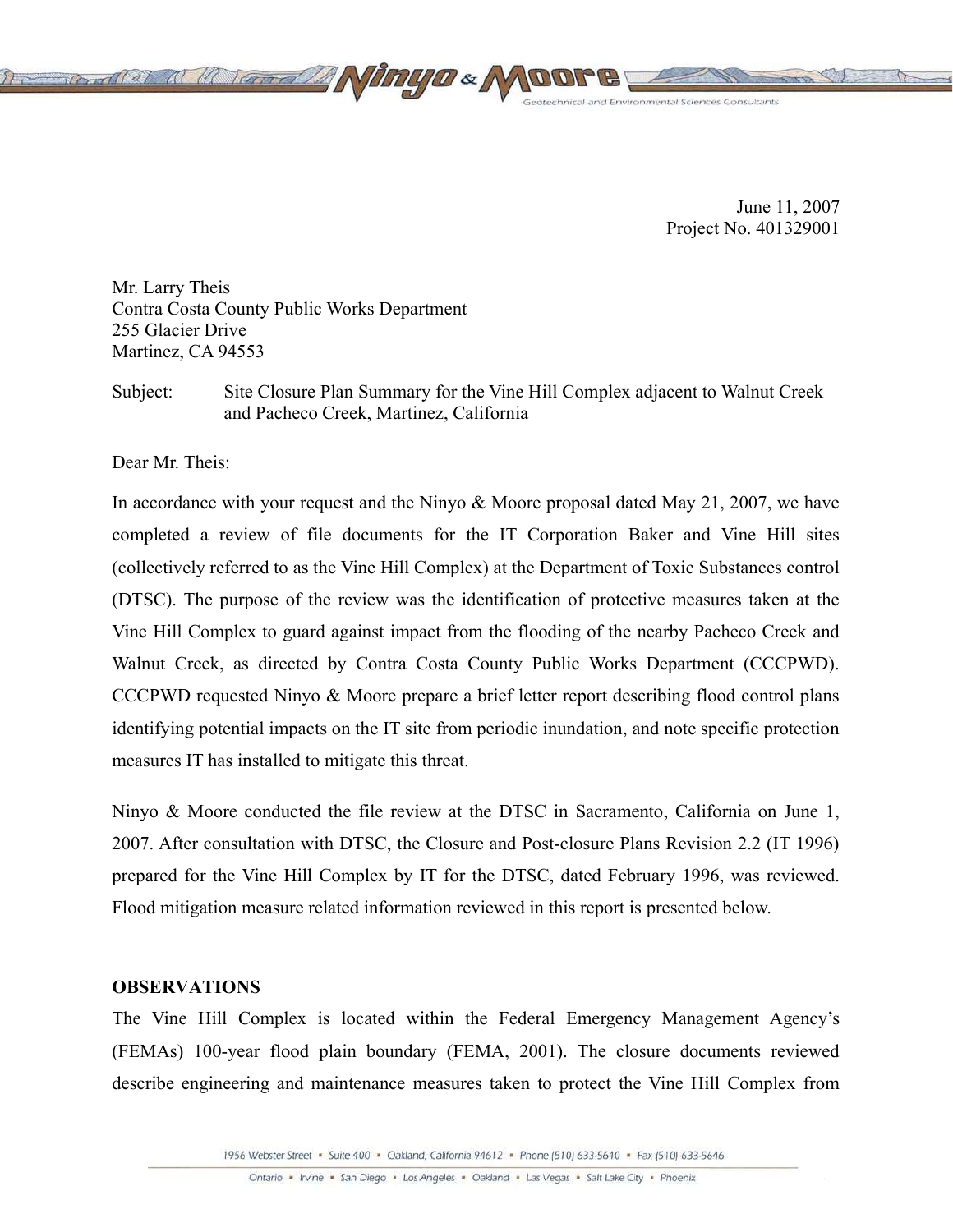inundation by Pacheco and/or Walnut Creek. Engineering measures implemented by IT include: a protective cap to prevent the downward entry of water into the landfill and contaminated impoundments below, to minimize surface erosion, and to preclude surface-water run-on; a groundwater interceptor trench and slurry walls surrounding the subject site to prevent any water that does infiltrate the cap from moving off-site; a lined evaporation basin into which infiltrated groundwater will be pumped; and monitoring wells on both sides of the slurry wall to monitor the potential flow of contaminants emanating from the subject site.

There are three slight variations of protective cap, but all generally consist of the following, from bottom to top: a compacted foundation soil layer; a clay barrier layer; a high-density polyethylene membrane layer; gas collection vent pipes; a drainage layer to drain any water infiltrating the top layer; and a vegetative soil layer to support erosion and protect the under-layers.

According to a 1987 FEMA study discussed in the IT report, levees on Walnut and Pacheco Creek have approximately 0.5 to 2.0-feet of freeboard above the 100-year flood level, which does not meet the FEMA requirement of 3-feet of freeboard. However, according to the IT report, any overbank flow caused by a 100-year flood would be too shallow and slow moving to erode surface soils and "would have no effect on the Vine Hill landfill" and "would not impact the Baker landfill". At the direction of the Regional Water Quality control Board, IT modeled the Walnut Creek watershed to evaluate the potential impact of a 24-hour probable maximum precipitation storm event, and concluded that "while the storm event would clearly have some impact on the Vine Hill Complex, the repercussions of that impact are not significant, short-term and easily remediated (sic)."

Maintenance measures taken at the subject site to protect it from inundation by Pacheco and/or Walnut Creek include monthly to yearly inspections of the cap. Additionally, according to Mr. Wade Cornwell of the DTSC, funds have been put aside for 30-years of post-closure maintenance of the cap.